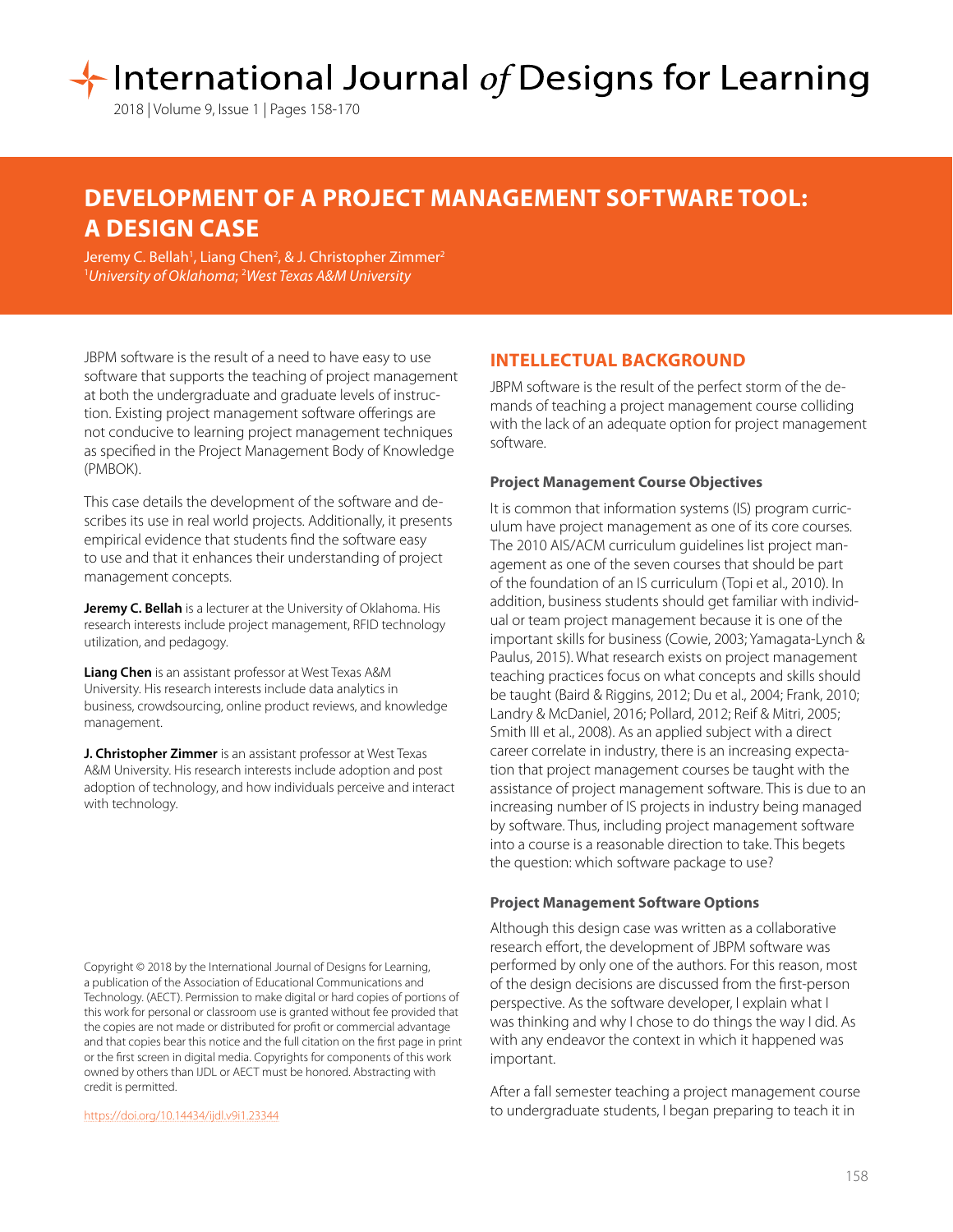the spring to graduate students. I had taught the subject for a couple of years, and I had always used Microsoft Project as the software tool students used to manage their projects. This particular fall semester I remember sharing the students' frustration with using this software. It was obvious they became more confused about how to manage projects after using the software. It was also clear that I needed to spend several weeks teaching them how to use the software effectively. Important functions like calculating earned value do not work properly unless the project is set up just right.

As a general nerd and a fan of open source software, my immediate thought was, "there has to be an open source software available for project management." I was wrong. I started looking through different options, and I knew that I needed a minimum set of requirements to be met. To be ideal, the software package had to meet the following five criteria:

- Free
- Easy to use
- Steep learning curve<sup>1</sup>
- Support for real time collaboration
- Support for the most important project management functions

The software needed to be free because the students already had access to Microsoft Project for free. It needed to be easy to use with a steep learning curve because I did not want to spend half of the class teaching the software. I wanted to spend my time teaching the important content related to managing projects. It needed to support real time collaboration because that was a frustration I had with Microsoft Project™. This software was file-based, so students would email the file back and forth and add their changes. This led to multiple problems with version control. Finally, the software needed to support the most important project management functions because I needed students to implement the things we were doing in class.

Upon surveying the project management software marketplace, no suitable software package could be found. For example, students have access to Microsoft Imagine and can download and install Microsoft Project™ for free. While it is a good product, and a market leader in the project management software space, it did not fulfill several of the above general requirements: Those being support for collaboration and being easy to use. While Project™ does support the most important project management functions, students have a very difficult time doing earned value analysis correctly. Table 1 shows the results of the search of the project management software marketplace.

Because none of the major commercially available project management software packages fulfills all five requirements, I decided to build a custom tool to meet all five criteria. Hevner et al. (2004) defined seven design-science guidelines, and these provided the roadmap for this project. Currently, the most important guidelines have been completed, and JBPM has been evaluated by students in project management classes. Boling (2010) defines a design case as "a description of a real artifact or experience that has been intentionally designed" (p. 2). As a design case, this paper was written to share our artifact and experience with other designers and/or instructors. The rest of this paper describes the design of the software system, the implementation, the evaluation by students, and the next steps to be taken.

# **THE PURPOSES AND REQUIREMENTS OF JBPM**

JBPM software was designed to address two complementary goals that had been ignored as quality instruction in project management concepts and use of a PM tool to enhance real world transferability of such concepts. Project management professors often do not have the time to develop a new piece of software that will seamlessly integrate with course objectives. In my experience, software engineers do not care about course objectives, but rather they design robust

| <b>PROJECT MANAGEMENT SOFTWARE PACKAGE</b>                                                                                                                               | <b>OBJECTIVES<sup>#</sup> IT MEETS</b> | <b>OBJECTIVES IT FAILS</b> |  |  |
|--------------------------------------------------------------------------------------------------------------------------------------------------------------------------|----------------------------------------|----------------------------|--|--|
| Microsoft Project™                                                                                                                                                       | 1,5                                    | 2, 3, 4                    |  |  |
| Oracle Primavera™                                                                                                                                                        | 4, 5                                   | 1, 2, 3                    |  |  |
| Trello™                                                                                                                                                                  | 1, 2, 3                                | 4,5                        |  |  |
| Basecamp™                                                                                                                                                                | 2, 3, 4                                | 1,5                        |  |  |
| Smartsheet™                                                                                                                                                              | 2, 5                                   | 1, 3, 4                    |  |  |
| Huddle™                                                                                                                                                                  | 2,4                                    | 1, 3, 5                    |  |  |
| *Objectives refer to the five criteria of free, easy to use, steep learning curve, real time collaboration, and support for import-<br>ant project management functions. |                                        |                            |  |  |

**TABLE 1.** Review of major project management software packages.

<sup>&</sup>lt;sup>1</sup> Colloquially, *steep learning curve* refers to something that is hard to learn, but 'a' *steep learning curve* means learning takes places quickly.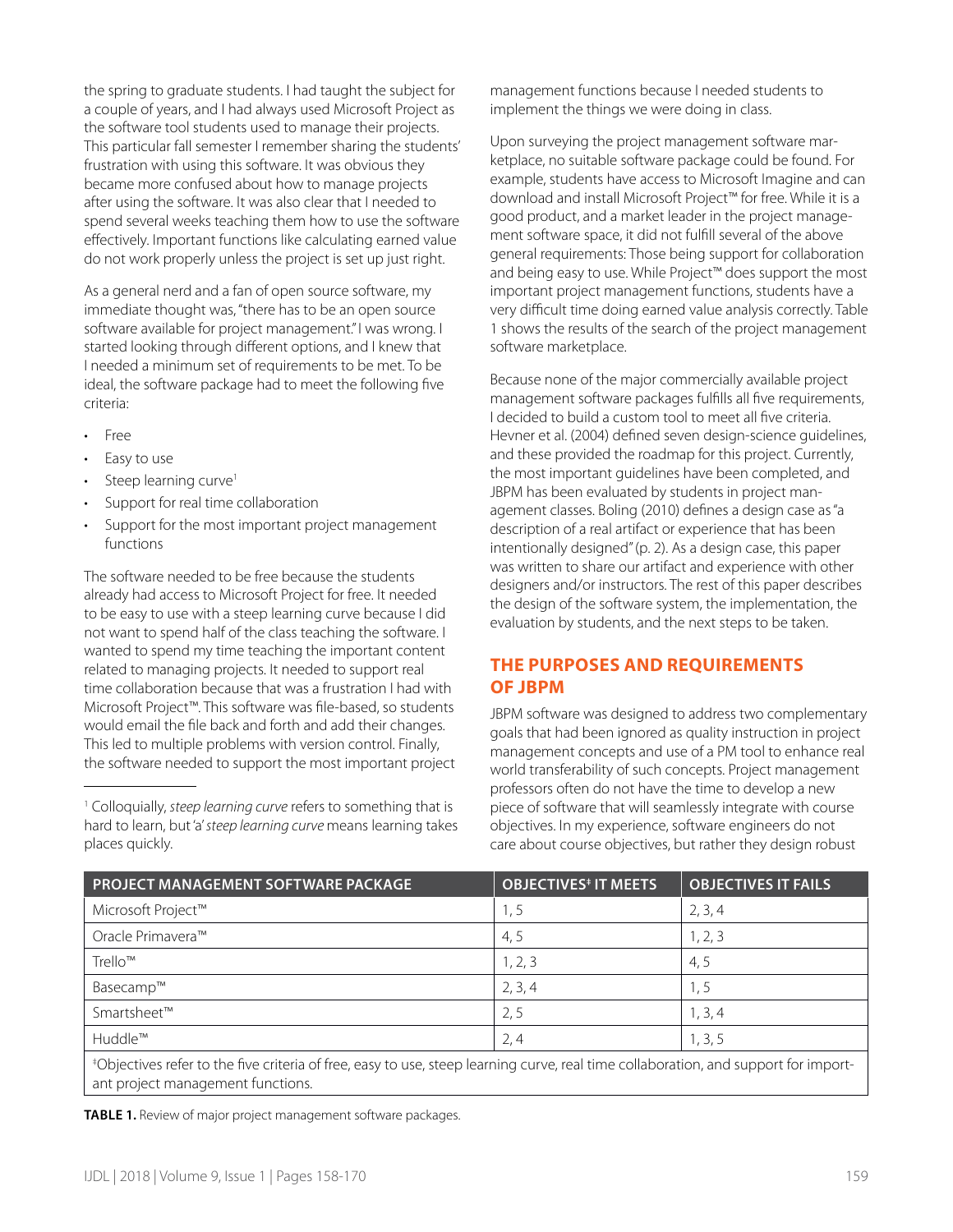enterprise project management applications that assume users already have mastered the underlying project management concepts. Starting with a blank slate maximizes the chances that JBPM software will meet both goals.

#### **Purpose I: Seamlessly Fulfilling Course Requirements**

Prior to any sort of software design, the requirements for the new software must be clearly defined. This entails matching course objectives to software capabilities. The JBPM software had three main capabilities it needed to address related to basic high-level PM concepts: (a) the application of solid methodology, (b) the managing of costs, and (c) the ability to share information with relevant stakeholders.

Although teaching project management was the primary objective for the software, it is important to understand the context of this project. In the process of developing the software, I was hired as a consultant to manage a software implementation for the medical practice of a couple of surgeons. Actually, I was involved with the surgeons a few months earlier when they were making the decision to choose a vendor for their practice management software. They chose (against my advice) the low-cost provider. This provider did not do any formal project management for the software implementation. They gavde customers access to the software and a week of on-site training.

I ran into one of the surgeons two weeks into the implementation, and he told me how poorly things were going. I offered to manage the project for them, and I was hired. The reason this matters is because supporting formal project management methodology took a back seat for a few weeks. During this time, I spent most of the development effort focusing on the management of issues and the sharing of information through progress reports. These functions are important when executing a project, but they are not the most important aspects of teaching.

One of the most fundamental tenets of project management is to apply good methods. In teaching, this means using the Guide to the Project Management Body of Knowledge (PMBOK, 2013) as a resource to define the important components of project management. Because this structure is known and used globally by Project Management Professionals (PMPs), it was decided to use the PMBOK as a foundation for the menus and functions of JBPM software.

The three pillars of project management are being on time, on budget, and within scope. However, it can be very difficult to know how a project is doing without good earned value information. Knowing when to end a project can give an organization a strategic advantage because significant resources are wasted on failed projects (Keil, 1995; Schwalbe, 2015). Project managers need to know if a project is on schedule and on budget to make good decisions (Caniëls & Bakens, 2012; White & Fortune, 2002). Therefore,

earned value analysis needs to be a core component of a good project management software system (Liberatore et al., 2001). To implement this functionality, JBPM software needs to support the monitoring of resources and related costs (De Wit & Herroelen, 1990; Larson & Gray, 2014).

In today's interconnected world, collaborating and sharing information is critically important. In past consulting projects, one of the authors had searched through old email threads with programmers to find information that needed to be shared with a client. This practice is inefficient and can be detrimental in the long term because someone might need that information in the future. Issues such as turnover or promotions or professional relocations mean information can be irretrievably lost, a concept known as organizational forgetting (Fernandez & Sune, 2009). Therefore, good project management software should support collaboration and should store information in a way that can be accessed at any time (Arnold & Javernick-Will, 2012; Assad & Wasil, 1986). Furthermore, one of the most important activities in managing a project is communicating information to key stakeholders. Stakeholders need information about what has been completed and what is planned, as well as what lessons learned in the process. However, not all project information needs to be accessible. So, the system needs to allow stakeholders to access some, but not all, of the information in the project. With the overarching pedagogical requirements of JBPM software established, a plan to develop the software was the next step to take.

#### **Purpose II: Mapping the Technical Requirements of JBPM**

To sidestep operating system issues (Windows versus OSX versus Linux) and of course delivery (online versus on-the-ground), it was decided very early that to provide consistent access to project workers and stakeholders, the software would be developed as a cloud application, making it platform-independent (Khan et al., 2012). An additional benefit of developing JBPM as a cloud-based application is that collaboration is inherent in the design of the system from the ground up.

From a design perspective, the foundation of a software system is its database. Understanding the nature of the information stored in a system will give one an indication of that system's capabilities. Rather than showing the code used to create the database, we created an entity relationship diagram, or ERD, which shows the structure of the database—the foundation upon which the software rests (see Figure 1). Detailed descriptions of these entities are included in the appendix.

In addition to the central database to support the capture of project information, JBPM also required an intuitive interface to reinforce project management concepts that students can navigate intuitively. Research in user acceptance has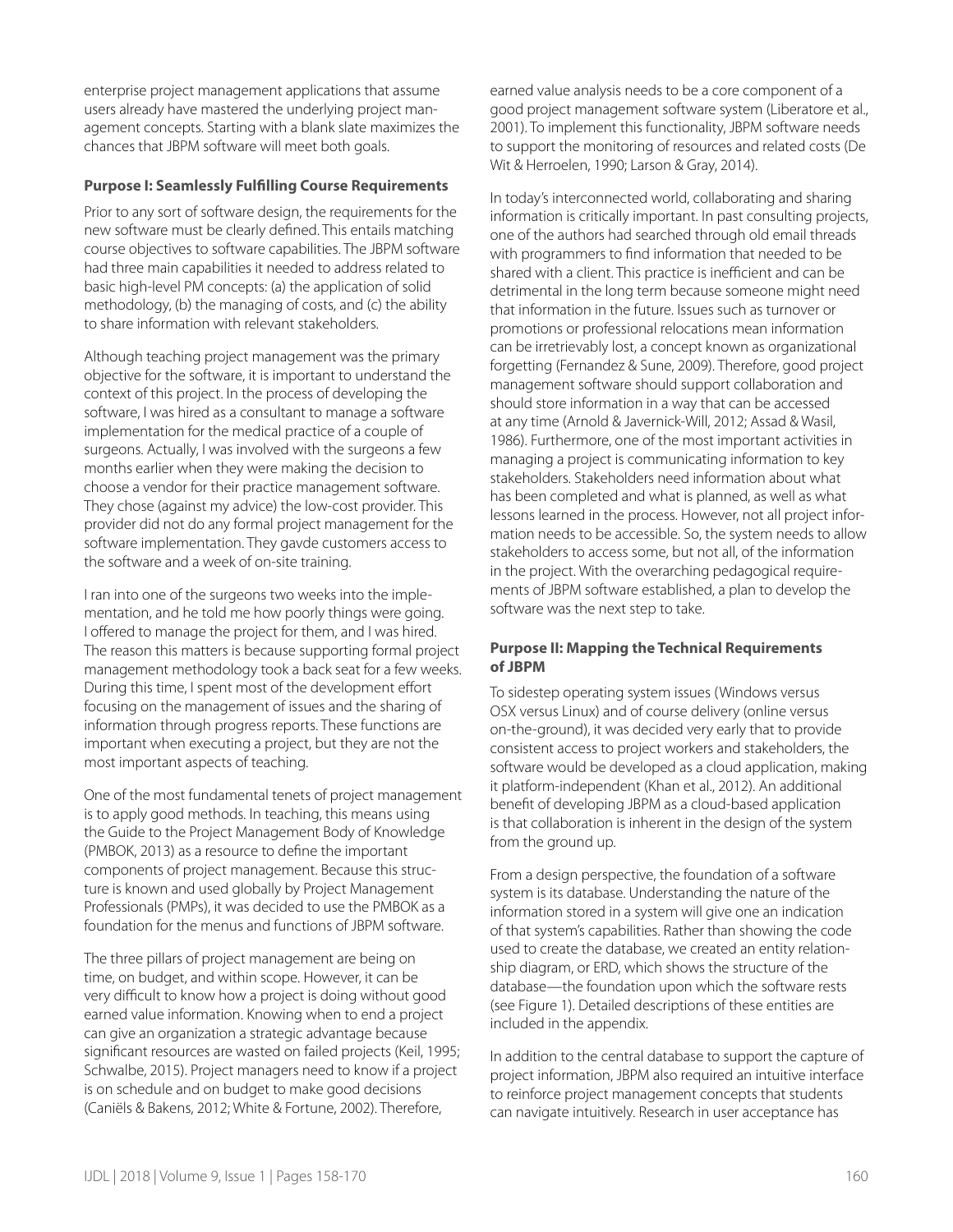

**FIGURE 1.** JBPM E-R diagram.

repeatedly shown that individuals prefer to use software that is easy to use and is useful (Davis, Bagozzi, & Warshaw, 1989). Finally, JBPM software uses open source software, including WordPress with HTML, CSS, Bootstrap, JavaScript, jQuery, PHP, and MySQL.

The choice about why to use these technology tools is a function of context. I teach a Web Application Development class to undergraduate students.The class has no prerequisites; therefore, I assume students will not have programming experience. For this reason, I prefer a tool that is easy for non-programmers to use - WordPress. WordPress was originally designed to be a blogging platform, but it has grown to be a widely used content management system (CMS). It is easy to use, and it is also easy to extend.

When I teach students how to use WordPress, I have them use the drag-and-drop tools to design pages, menus, and themes. Then I have them customize the look and feel of the display by editing the cascading style sheet (CSS) files. Finally, I have them embed custom data-driven functionality by creating new MySQL tables, as well as the PHP code to handle functionality. This is accomplished with a WordPress Plugin. making it relatively easy for students to add complex functionality without coding the entire application.

Because I was comfortable with the WordPress environment, I chose to use it to implement the project management software. From my work as a practitioner, I knew that selecting a tool I was comfortable with would be consistent with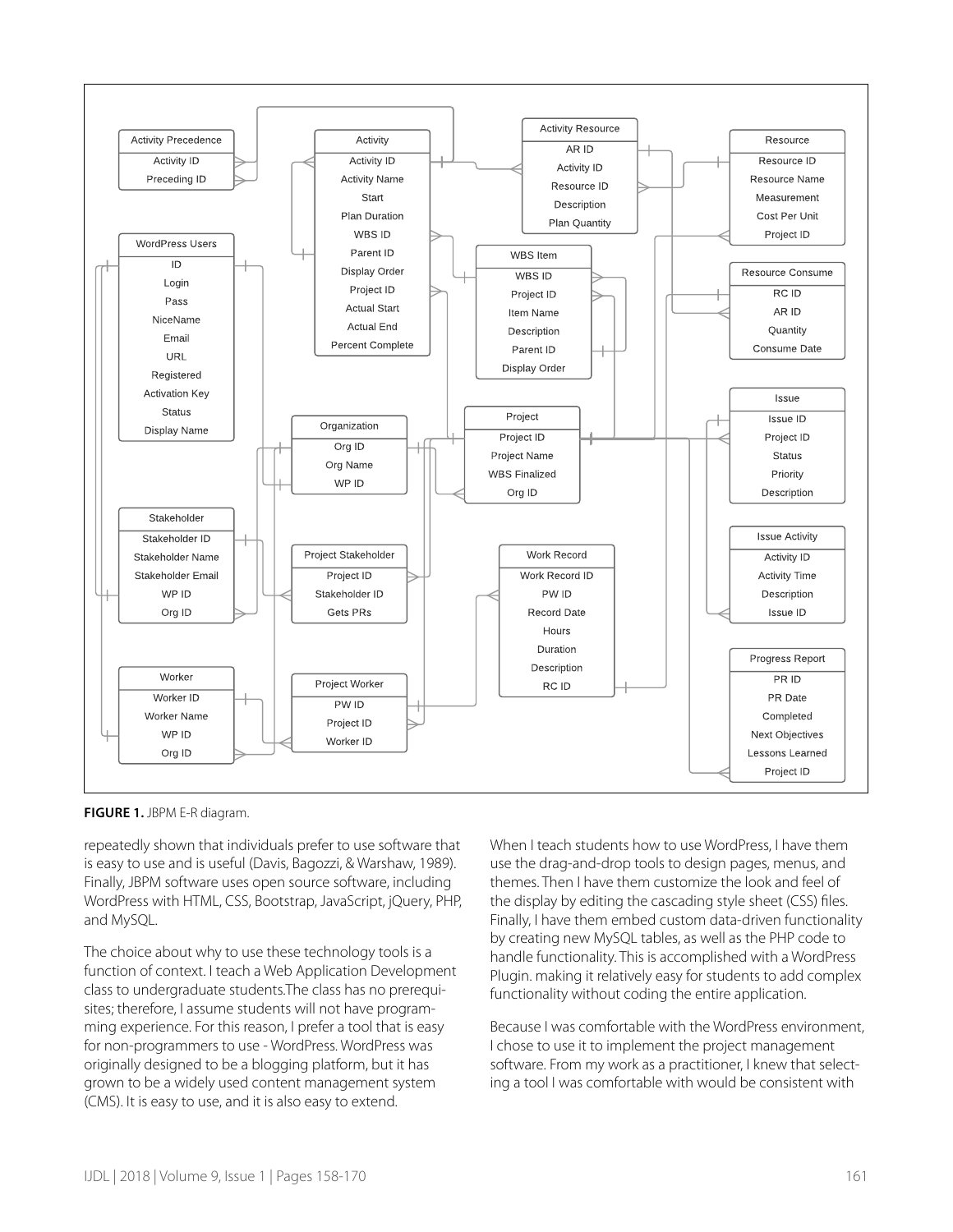decisions made in industry about which software/ hardware to use on projects.

## **THE PROCESS OF DESIGNING AND DEVELOPING JBPM**

In the corporate world, the director of the project management office will visit a project manager and ask, "What is the status of the project?" The project manager replies, "It's going great, no troubles. I feel as if we're on budget and on schedule." The director then replies, "I don't care how you feel; prove to me where your project is." In this example, earned value is one way to prove the status of the project. This is one of the most fundamental lessons students need to learn in a project management class.

#### **Pedagogical Issue Driving the Development of JBPM**

Students have an assignment in the Web Application Development course whereby they must manage a real-world project. Made-up projects won't do because project management is all about managing uncertainty whereas made-up projects lack uncertainty. Even something as simple as planning and executing a backyard barbeque qualifies as a real-world project. Microsoft Project™ would be a perfectly fine tool to manage said barbeque, but students would not see the value in MS Project™. All too often students would complete the project and then open MS Project and retrofit the event into the software. Compounding this issue is that learning to use MS Project™ would be difficult

and impede the goal of learning the underlying project management principles. This frustrated my students. The only viable option was to find a better tool; a tool that complemented the learning of the two fundamental goals of managing a project and-being able to prove the project status with respect to time and budget. Given that none of the major project management software packages met the five requirements (see Table 1), a solution had to be custom built.

For the end user, the application needed to be compatible with any web browser, which meant sticking with mature, widely available technologies that WordPress and other browsers support (i.e., HTML, CSS, and JavaScript).

To handle database interactions between JBPM and WordPress, PHP was the tool of choice. MySQL was the database selected to store information, and jQuery, a JavaScript library that automates many common JavaScript routines, saved developer time when writing common routines. All three tools are open source, fast, and efficient.

To handle the possibility someone on a mobile device wanted to view JBPM, Bootstrap was used to simplify mobile handling so that separate versions for all the mobile operating systems would not have to be written. Bootstrap also recognizes the size of the screen used to access the webpage and automatically resizes the content to the most effective display. This way, a separate application would not have to be written for smaller screens.

Recalling the list of five overarching criteria for a good project management software tools, JBPM was inherently designed to be a collaborative platform. Given the inherent restraints of a three-hour college course, the PMBOK was used to determine the most salient course content. From this, JBPM was designed to address those goals, fulfilling a design requirement that the project management tool support the most important project management functions.

#### **JBPM development**

After deciding the underlying technologies to drive JBPM, all that was left was to actually build it. The system had to be able to allow students to learn underlying project management concepts without being intrusive. The basic concepts that needed to be implemented included



**FIGURE 2.** JBPM application hierarchical structure.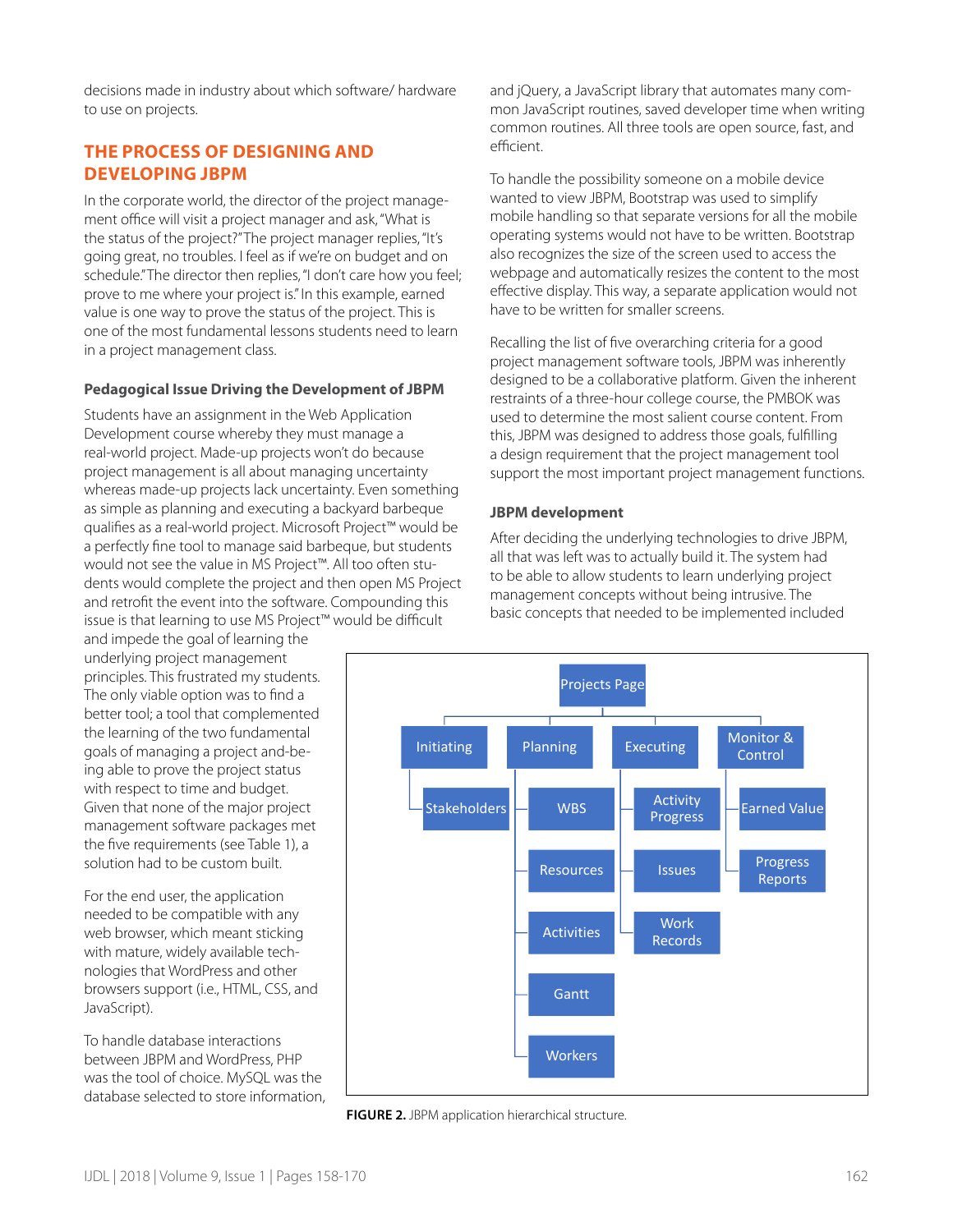initiating, planning, executing, and monitoring. Additionally, when a project page was implemented, it allows the project manager to access the various projects. It works similarly to a table of contents in a book and isn't part of the underlying concepts students need to learn in a project management course. The hierarchical structure of the application is shown in Figure 2. The reason that items were organized this way is because it is consistent with the standards published in the PMBOK Guide.

The initiating tab has one option: the stakeholders page, which contains the list of key external stakeholders for the project. Stakeholders can receive automated emails from JBPM when a new progress report is created, if this option is selected.

In project management, one of the primary processes that should be done in every project is to define the scope. The tool commonly used for this process is the Work Breakdown Structure (WBS), which is a deliverable-oriented breakdown of the project (see Figure 3). The WBS is part of scope management and allows the project manager to show the project management office leader that the project meets scope requirements-no more and no less. The WBS must be finalized before activities can be defined. In this way, when activities are added, one can see which deliverables an activity supports.

The resources page is where all the information pertaining to the resources available to the project is stored. Resources can be labor, material, or equipment, and their unit of measure and cost is recorded on the resources page. This feeds the earned value reports that will be run later.

This is the contrary to the way MS Project™ is typically used. For example, when first started, the user is presented with a blank page to enter activities. This is why students often used project management software after the project was over, retrofitting their projects to the software. The WBS encourages the focus to be on deliverables, which are items that can be measured. Then the activities put the focus on resources, which constrain what is possible or not possible for a given project. It allows the project manager to know what is available for use and helps with the budget. To gently twist Peter Drucker's famous quote, "if you can't measure it; you can't improve it" - JBPM is designed to support the notion that if you can't measure it; you can't manage it. It does this by getting users to think about the end result and working back to the beginning. This refers to the notion of multiple paths as identified by Campbell (1989). Think of a game of chess. The goal is clear: to capture the opponent's king. How does one go about doing this? Performing a little math shows that after each player has moved chess pieces four times, there are over 288 billion different movement configurations on the chessboard. It makes sense to work

| <b>JBPM Project Management</b><br>Projects | Initiating $\star$ | Planning $\star$               | Executing $\sim$ | Monitoring and Controlling $\star$ |
|--------------------------------------------|--------------------|--------------------------------|------------------|------------------------------------|
| Project WBS                                |                    | <b>WBS</b><br><b>Resources</b> |                  |                                    |
| 1 Food Truck Park                          |                    | <b>Activities</b>              |                  |                                    |
| 1.1 Facility                               |                    | <b>Gantt Chart</b>             |                  |                                    |
| 1.1.1 Land                                 |                    | <b>Workers</b>                 |                  |                                    |
| 1.1.2 Parking Lot                          |                    |                                |                  |                                    |
| 1.1.3 Building                             |                    |                                |                  |                                    |
| 1.1.3.1 Structure                          |                    |                                |                  |                                    |
| 1.1.3.2 Equipment                          |                    |                                |                  |                                    |
| 1.2 Food Trucks                            |                    |                                |                  |                                    |
| 1.3 Operational Items                      |                    |                                |                  |                                    |
| 1.3.1 Employees                            |                    |                                |                  |                                    |
| 1.3.2 Menus                                |                    |                                |                  |                                    |
| 1.3.3 Food                                 |                    |                                |                  |                                    |
| 1.3.4 Procedures                           |                    |                                |                  |                                    |

**FIGURE 3.** WBS page displaying the scope of the project.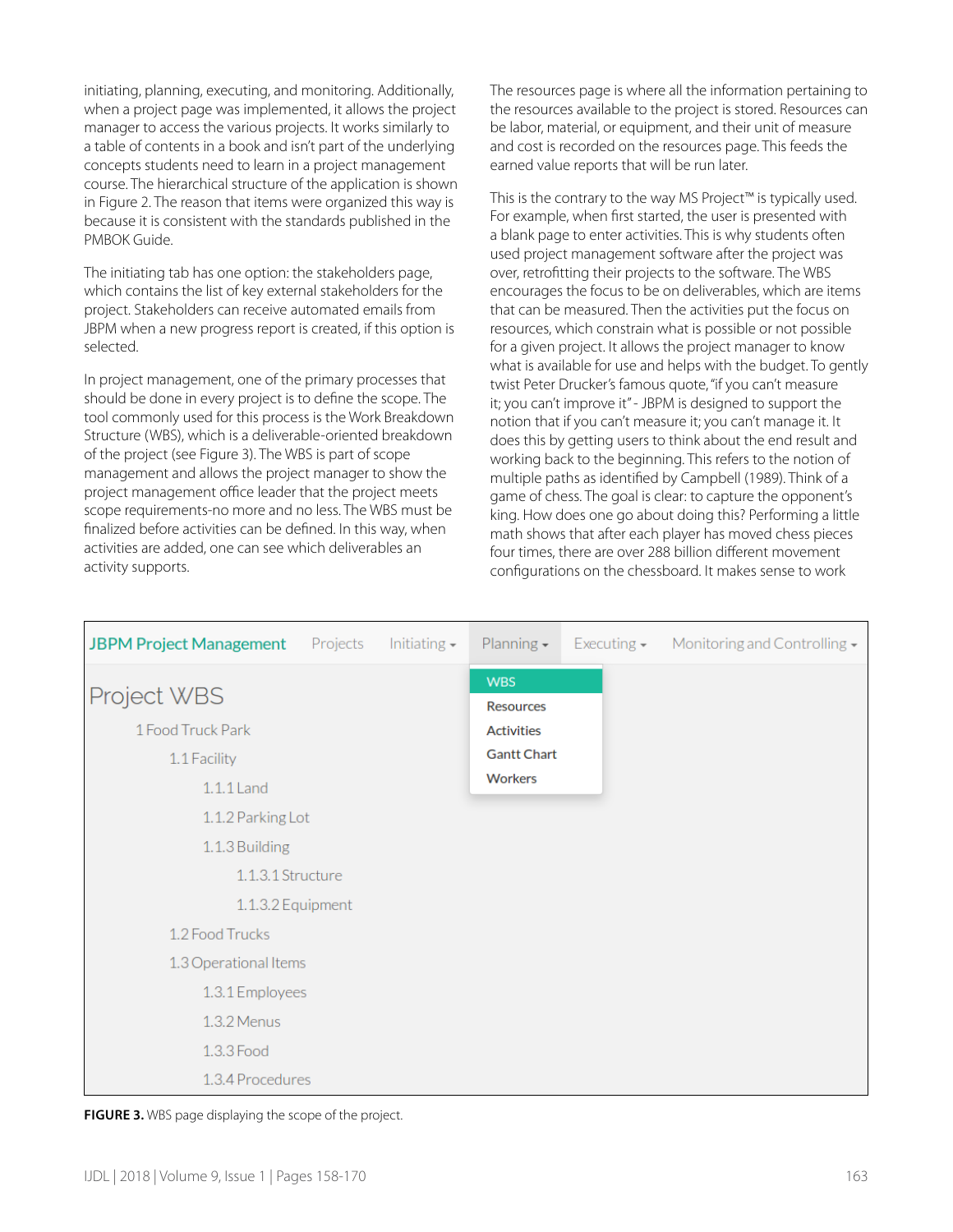backwards to the beginning, something MS Project™ isn't obviously set up to do.

Once the WBS is defined and resources are entered, only then can activities be entered into JBPM. Project activities are the means by which deliverables are produced. Therefore, each activity is related to a WBS item. Time and cost must be estimated for each activity. To assist with the time estimates, functionality for activity precedence and dependencies were built into the system. When precedence relationships are defined, start times update automatically for following activities. This allows the project manager to assess whether the project is on time. Cost estimates are handled through assigning resources to activities.

This is why the WBS and resources have to be defined before activities are entered into JBPM.

Once the activities are defined and the interdependencies among them mapped, a Gantt chart can be displayed. A Gantt chart is a list of activities, usually plotted on the Y-axis in reference to time, which often is plotted on the X-axis. The chart provides a visual overview of the project and how much time each activity will consume, as well as an estimated completion date for the project.

The workers page shows human resources or workers available to a project. A worker is just a special type of resource. Workers also are allowed to access JBPM and collaborate on the project, but they must be identified before any work records can be created.

These five pages are implemented to help plan a project. Once planned, the project must be executed and monitored. Thinking back to how a project manager can show their boss exactly where the project stands, the page functions indicate where this occurs. In JBPM these functions are found in the Executing and Monitoring and Controlling tabs.

The activities progress page is where the project manager enters the appropriate time and cost information so that the earned value information is correct. Progress on project objectives is entered as percent complete for each activity. Cost information is tracked by entering quantities of resources consumed for each activity. Figure 4 shows how this is presented in JBPM.

| <b>JBPM Project Management</b>     | Projects                                            | Initiating $\sim$             | Planning $\sim$             | Executing $\overline{\phantom{a}}$                                                  | Monitoring and Controlling $\star$ |                          |                          |
|------------------------------------|-----------------------------------------------------|-------------------------------|-----------------------------|-------------------------------------------------------------------------------------|------------------------------------|--------------------------|--------------------------|
| <b>WBS ITEM</b>                    | <b>Project Activity Progress</b><br><b>ACTIVITY</b> | <b>ACTUAL</b><br><b>START</b> | <b>ACTUAL</b><br><b>END</b> | <b>Activity Progress</b><br><b>Issues</b><br><b>Work Records</b><br><b>COMPLETE</b> | <b>CTUAL</b><br><b>COST</b>        |                          |                          |
| 1 Pony Express                     |                                                     |                               |                             |                                                                                     |                                    |                          |                          |
| 1.1 Basic User<br>Requirements     |                                                     |                               |                             |                                                                                     |                                    |                          |                          |
|                                    | 1.1.1 Create User<br>Requirements                   |                               | 2016-10-27                  | 100                                                                                 | \$0.00                             | Edit<br><b>Resources</b> | <b>Complete Activity</b> |
| 1.2 Functioning<br>Website         |                                                     |                               |                             |                                                                                     |                                    |                          |                          |
| 1.2.1 Development<br>Environment   |                                                     |                               |                             |                                                                                     |                                    |                          |                          |
|                                    | 1.2.1.1 Create<br>Development<br>Environment        |                               | 2016-10-27                  | 100                                                                                 | \$195.00                           | Edit<br><b>Resources</b> | Complete Activity        |
| 1.2.2 Final Website<br>Development |                                                     |                               |                             |                                                                                     |                                    |                          |                          |
|                                    | 1.2.2.1 Develop<br>Website                          |                               | 2016-12-15                  | 100                                                                                 | \$262.50                           | Edit<br>Resources        | Complete Activity        |
| 1.2.3 Live Website                 |                                                     |                               |                             |                                                                                     |                                    |                          |                          |
|                                    | 1.2.3.1 GO LIVE                                     |                               | 2016-12-15                  | 100                                                                                 | \$0.00                             | Edit<br>Resources        | Complete Activity        |
| 1.3 Oversight                      |                                                     |                               |                             |                                                                                     |                                    |                          |                          |
|                                    | 1.3.1 Manage Project                                |                               | 2016-12-15                  | 100                                                                                 | \$135,00                           | Edit<br>Resources        | <b>Complete Activity</b> |

**FIGURE 4.** Activity progress page displaying progress on project objectives.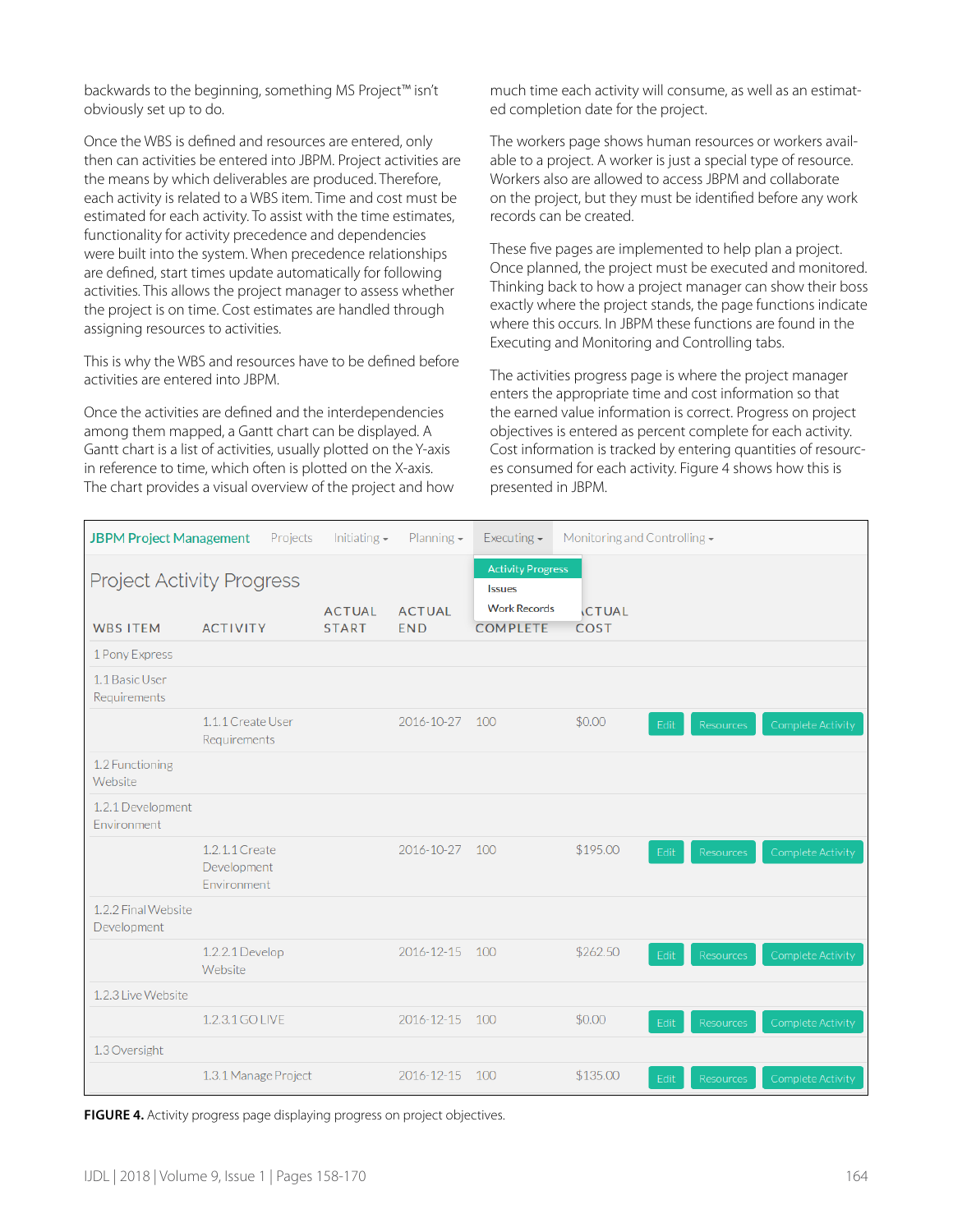| <b>JBPM Project Management</b>               |                            | Projects                      | Initiating $\sim$            | Planning $\sim$                | Executing $\sim$        |                             | Monitoring and Controlling $\overline{\phantom{a}}$ |                                                |
|----------------------------------------------|----------------------------|-------------------------------|------------------------------|--------------------------------|-------------------------|-----------------------------|-----------------------------------------------------|------------------------------------------------|
| <b>Project Earned Value</b>                  |                            |                               |                              |                                |                         |                             |                                                     |                                                |
| <b>ACTIVITY</b>                              | PERCENT<br><b>COMPLETE</b> | <b>EARNED</b><br><b>VALUE</b> | <b>ACTUAL</b><br><b>COST</b> | <b>PLANNED</b><br><b>VALUE</b> | COST<br><b>VARIANCE</b> | <b>SCHEDULE</b><br>VARIANCE | COST<br>PERFORMANCE<br><b>INDEX</b>                 | <b>SCHEDULE</b><br>PERFORMANCE<br><b>INDEX</b> |
| $1.1.1$ Create<br>User<br>Requirements       | 100                        | \$45.00                       | \$0.00                       | \$45.00                        | \$45.00                 | \$0.00                      | 0.00                                                | 1.00                                           |
| 1.2.1.1 Create<br>Development<br>Environment | 100                        | \$45.00                       | \$195.00                     | \$45,00                        | $-$150.00$              | \$0.00                      | 0.23                                                | 1.00                                           |
| 1.2.2.1<br>Develop<br>Website                | 100                        | \$1,125,00                    | \$262.50                     | \$1,125.00                     | \$862.50                | \$0.00                      | 4.29                                                | 1.00                                           |
| 1.2.3.1 GO<br><b>LIVE</b>                    | 100                        | \$135.00                      | \$0.00                       | \$135.00                       | \$135.00                | \$0.00                      | 0.00                                                | 1.00                                           |
| $1.3.1$ Manage<br>Project                    | 100                        | \$1,500.00                    | \$135.00                     | \$1,500.00                     | \$1,365,00              | \$0.00                      | 11.11                                               | 1.00                                           |
| <b>TOTALS</b>                                | 100                        | \$2,850,00                    | \$592.50                     | \$2,850.00                     | \$2,257.50              | \$0.00                      | 4.81                                                | 1.00                                           |

**FIGURE 5.** Earned value page displaying the quantitative measurements of project schedule and budget.

Project management is about managing uncertainty. No matter how well a project might be managed, there always will be uncertainty, which brings issues that need to be addressed. Issues arise when working through a project, and it is useful to document and update information about the issues in a place accessible to all workers. Each time something happens related to an issue, a worker can input an activity record to document the updated information. Issues that are captured and stored allow an organization to learn because once an issue is identified and resolved, if a similar issue arises, a solution is readily available in the issues register.

The purpose of the works records page is twofold. First, it tracks the actual work being done on the project. Second, entries on the page create records from resources being consumed. The information captured on this page is critical to the proper calculation of project earned value.

The earned value page (see Figure 5) is arguably the most important page of JBPM. Here is where the project manager proves to the director of the project management office where the project stands. It contains information on costs, resource utilization, and variances from expected values.

The final screen of JBPM is the progress reports page and is used for managing a project. It gives a chronological view of the progress reports for a given project. Under the Monitoring and Controlling tab of JBPM three additional screens are shown. These include the report-activity,

report-logins, and report-work hours. All three screens allow the professor to monitor how students are doing on their project assignments. These reports do not contribute to managing a project, only to managing the project management course.

# **JBPM IMPLEMENTATION**

Now that JBPM was a functioning piece of software, it was time to use it in a project management course. JBPM was used in both graduate and undergraduate courses. Furthermore, these courses are not taught using the exact same content. These courses also are offered both faceto-face and online. This section details the use of JBPM in these classes, and the impact JBPM software had on student learning. The section concludes with a discussion of the reflections on the design , which involved 47 graduate and 90 undergraduate students who used JBPM software.

#### **JBPM Makes its Course Debut**

When JBPM 1.0 was ready for use in a project management course, students were given the option to use JBPM or Microsoft Project™, which students have free access to via Microsoft Imagine. In the first semester, 61 students were able to use either system as part of their coursework. Most students chose JBPM over Microsoft Project™, which could possibly be because JBPM runs in a browser and, unlike Microsoft Project™, does not require the installation of additional software.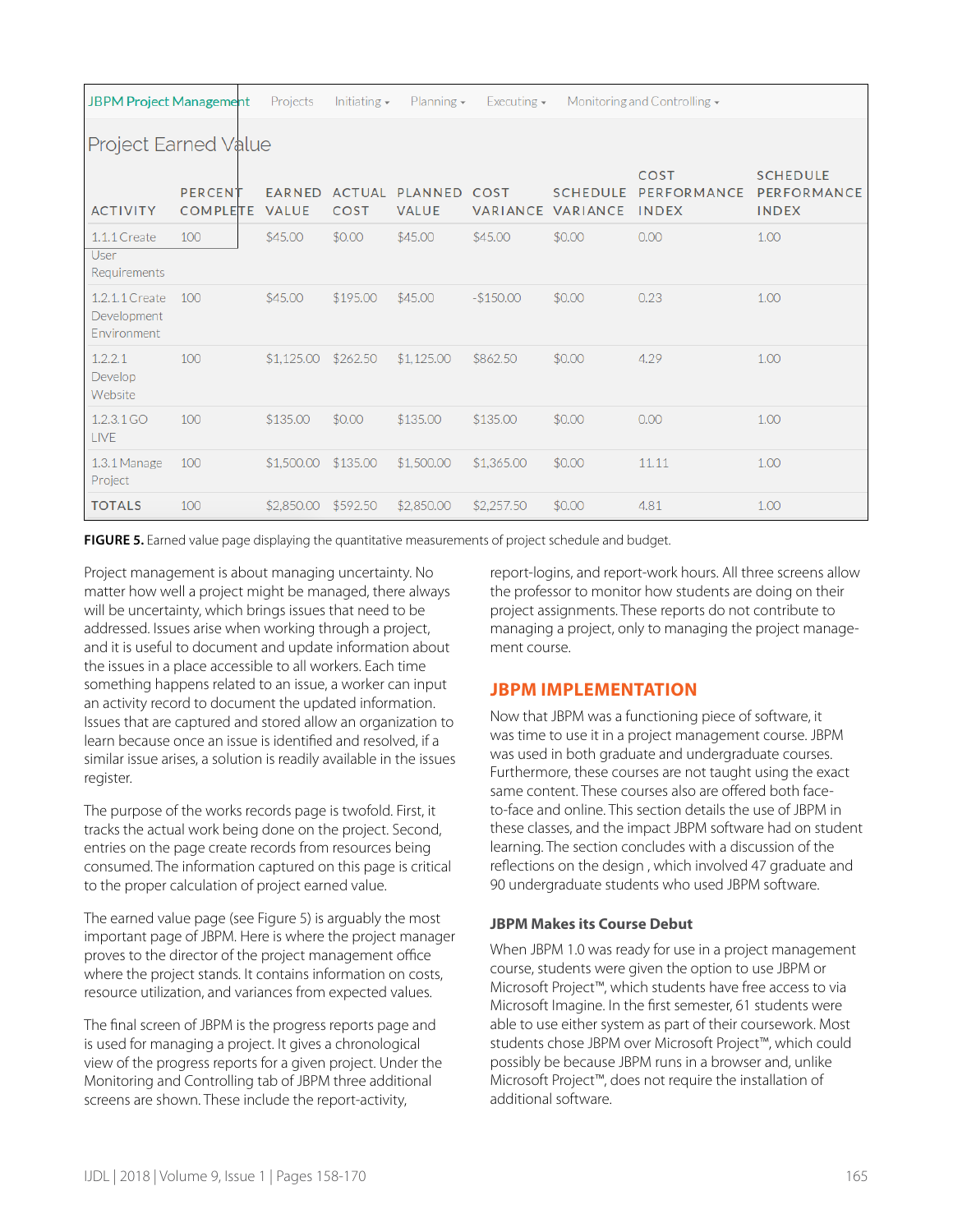JBPM was designed to be easy-to-use and supports the most important project management functions; however, until student users confirm such claims, it cannot be determined if the overarching design criteria had been achieved. Users determine the utility of a design (Smith, 2010). Thus, a random sample of students (N=18) was gathered. These students completed an anonymous survey about JBPM, its ease of use and how it complements the conceptual material of the course. The items in the survey were drawn from the literature on technology acceptance. Perceptual measures have been used in this line of research for over 30 years. Perceptual measures capture the individual differences among people far more effectively than objective measures (what one person perceives as easy, another might perceive as difficult).

When asked about the user experience with JBPM, the sample of students overwhelmingly found it to be a positive experience. Regarding whether JBPM is easy to use despite a steep learning curve, two thirds (66.7%) strongly agreed. Furthermore, 50% agreed and 44.4% strongly agreed that it facilitated team collaboration, which totals to a 94.4% agreement.

#### **JBPM Student Impact**

The same survey also asked students about the impact JBPM had on learning of course concepts. One of the fundamental goals of the course is to make sure students can perform an earned value analysis of a project. According to PMBOK standards, capturing the proper work breakdown structure is critical to calculating earned value. JBPMTwo-thirds of respondents strongly agreed that JBPM contributed to their understanding of earned value analysis and WBS JBPM.

Understanding earned value analysis and WBS is fine, but the whole purpose of JBPM is to help students learn the underlying project management concepts. That is, the tool does not get in the way of learning the concepts, but instead enables learning the concepts. Regarding whether JBPM contributed to their understanding of project management concepts and methods. 50% of the respondents strongly agreed that JBPM helped them to better understand project management concepts, and 55.6% strongly agreed that JBPM helped them to better understand project management methods.

Once students move beyond the course and into the workforce, they might be required to use project management tools that they deemed unsuitable for use in their course. This shouldn't be a problem since JBPM was designed to facilitate the learning of core project management concepts. One cannot learn all the intricacies of MS Project™ or Primavera™ in a single semester; however, once armed with the knowledge of how to properly manage a project, similar commercial software can be learned. Perhaps, because JBPM is open sourced, my students could introduce JBPM to their own workplace.

# **JBPM DESIGN FAILURES**

Version 1.0 of JBPM was not perfect. While it did fulfill all five requirements set forth at the beginning of the project, other functionality needed to be added for subsequent versions of JBPM. During the development of JBPM, it was explicitly decided that users would not be allowed to delete anything that had been entered into the system. The primary users were students undergoing their first exposure to project management methodologies, and new users do not have a full understanding of the intricacies of how WBS works with scheduling, resources, and costs associated with projects. To prevent a novice from inadvertently deleting something critical, a delete function simply was not programmed into JBPM. This decision to prevent deletions quickly became an issue. Novices make mistakes and they need to be able to correct their mistakes. Subsequent versions will include delete functionality, and additional steps will be taken to prevent users from inadvertently deleting something critical.

The other reflections on design from Version 1.0 had to do with administering JBPM. At initial release, the professor administrating the system had to add student users manually. Having to create upwards of 90 new users a semester was not a good use of the professor's time. Subsequent versions will allow the students to register themselves in JBPM.

# **JBPM MOVES BEYOND THE CLASSROOM**

Students, particularly MBA students, appreciate real world examples. This is the attraction that many MBA students have toward business cases. Real-world success stories provide legitimacy that just cannot be achieved any other way. To provide real-world credibility, one of the authors used JBPM in his outside consulting practice.

For example, a local medical firm wanted to switch software systems and invited one of the authors as a consultant to manage this process, and the JBPM was used. The firm had hired an external vendor to do the switch over, but relations between the firm and the vendor became strained. Neither could effectively communicate with the other. The consultant used JBPM to manage communications between the stakeholders, tracking project activities and ongoing issues. Using the JBPM prevented many issues from falling through the cracks that would have strained the firm and vendor relationship further, and the project was successfully completed.

In addition, the JBPM was shared with a local chapter of the Project Management Institute (PMI). The goal was to encourage project managers to manage actual projects and make suggestions to increase functionality. Although the feedback from the local PMI chapter was uniformly positive, participants did suggest subsequent JBPM versions support milestones, risk management, and resource management. They also suggested that JBPM support aggregate resource utilization over several projects. The important thing to note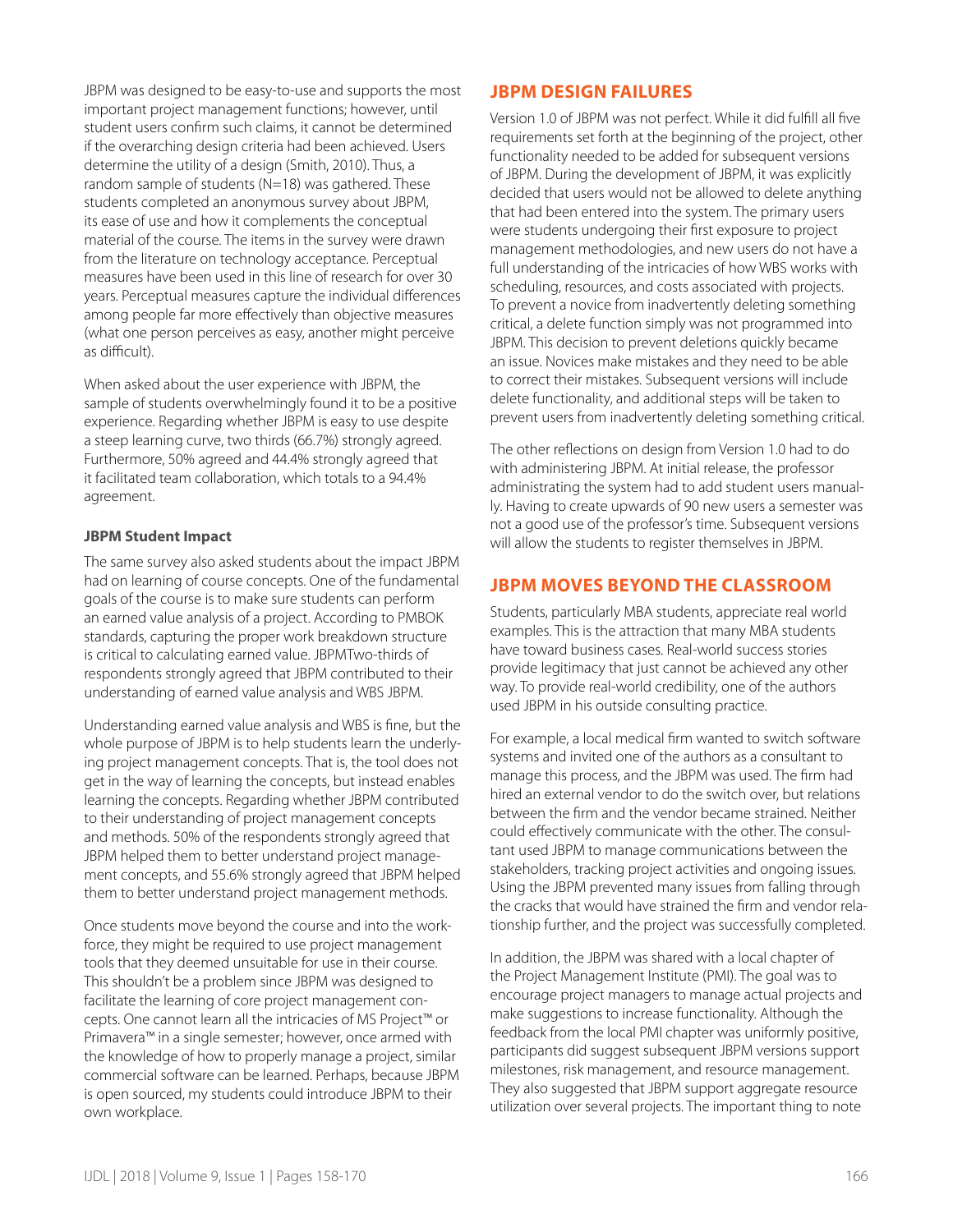is that every suggestion these project managers made were for features that were beyond the scope of a first project management course.

#### **JBPM NEXT STEPS**

A design must be useful. JBPM 1.0 was successfully used across two semesters, even though it had a few problems. As discussed above, the biggest problem with the software was the inability to delete things. Continued development into JBPM software will remedy the lack of a delete function. It will also include adding the additional features and functionality suggested by the members of a local PMI chapter. Based on the survey results from project management students and professional project managers, the suggestions for improvement were outside the scope of a first course in project management. It was deemed that Version 1.0 of JBPM is suited to supporting the teaching of an undergraduate or graduate first project management course. This means quite a bit of real world functionality was intentionally left out of JBPM. Version 2.0 of JBPM would retain the ease of use of version 1.0, but additional features could be used to teach an advanced project management course, or even run a real-world project.

As of the writing of this paper, version 2.0 is close to being complete. Several important improvements are included in an upcoming update. Users will be able to delete items that are not related in the system. There will be an interface to enter and update Project Charter information. Flexibility is being added to the scheduling functionality by allowing users to define non-work days in the project. Risk management and communication management add limited functionality. Finally, support for complex project management tools such as the Critical Path Method (CPM) and the Program Evaluation and Review Technique (PERT) are included. When the new functionalities are released and tested, the software should be improved significantly.

#### **REFERENCES**

A guide to the project management body of knowledge ((PMBOK® Guide; 5th ed.). (2013). Newtown Square, PA: Project Management Institute, Inc. Retrieved from [http://dinus.ac.id/repository/docs/ajar/](http://dinus.ac.id/repository/docs/ajar/PMBOKGuide_5th_Ed.pdf) [PMBOKGuide\\_5th\\_Ed.pdf](http://dinus.ac.id/repository/docs/ajar/PMBOKGuide_5th_Ed.pdf)

Arnold, P., & Javernick-Will, A. (2012). Projectwide access: Key to effective implementation of construction project management software systems. *Journal of Construction Engineering and Management, 139*(5), 510-518. [https://doi.org/10.1061/\(ASCE\)](https://doi.org/10.1061/(ASCE)CO.1943-7862.0000596) [CO.1943-7862.0000596](https://doi.org/10.1061/(ASCE)CO.1943-7862.0000596)

Assad, A. A., & Wasil, E. A. (1986). Project management using a microcomputer. *Computers & Operations Research 13*(2-3), 231-260. [https://doi.org/10.1016/0305-0548\(86\)90010-9](https://doi.org/10.1016/0305-0548(86)90010-9)

Baird, A., & Riggins, F. J. (2012). Planning and sprinting: Use of a hybrid project management methodology within a CIS capstone course. *Journal of Information Systems Education 23*(3), 243. Retrieved from<http://jise.org/Volume23/n3/JISEv23n3p243.pdf>

Boling, E. (2010). The need for design cases: Disseminating design knowledge. *International Journal of Designs for Learning, 1*(1), 1-8. <https://doi.org/10.14434/ijdl.v1i1.919>

Caniëls, M. C., & Bakens, R. J. (2012). The effects of Project Management Information Systems on decision making in a multi project environment. *International Journal of Project Management 30*(2),162-175. <https://doi.org/10.1016/j.ijproman.2011.05.005>

Cowie, G. (2003). The importance of people skills for project managers. *Industrial and Commercial Training 35(*6), 256-258. [https://](https://doi.org/10.1108/00197850310493938) [doi.org/10.1108/00197850310493938](https://doi.org/10.1108/00197850310493938)

Davis, F. D., Bagozzi, R. P., & Warshaw, P. R. (1989). User acceptance of computer technology: A comparison of two theoretical models. *Management Science 35*, 982–1003. [https://doi.org/10.1287/](https://doi.org/10.1287/mnsc.35.8.982) [mnsc.35.8.982](https://doi.org/10.1287/mnsc.35.8.982)

De Wit, J., & Herroelen, W. (1990). An evaluation of microcomputerbased software packages for project management. *European Journal of Operational Research 49(*1), 102-139. [https://doi.](https://doi.org/10.1016/0377-2217(90)90124-T) [org/10.1016/0377-2217\(90\)90124-T](https://doi.org/10.1016/0377-2217(90)90124-T)

Du, S. M., Johnson, R. D., & Keil, M. (2004). Project management courses in IS graduate programs: What is being taught? *Journal of Information Systems Education, 15*(2), 181—187. Retrieved from <http://jise.org/Volume15/index.html>

Fernandez, V., Sune, A. (2009). Organizational forgetting and its causes: an empirical research. *Journal of organizational change management 22*(6), 620-634. [https://doi.](https://doi.org/10.1108/09534810910997032) [org/10.1108/09534810910997032](https://doi.org/10.1108/09534810910997032)

Du, S. M., Johnson, R. D., & Keil, M. (2004). Project management courses in IS graduate programs: What is being taught? *Journal of Information Systems Education, 15*(2), 181-187

Frank, R. I. (2010). An IS Project Management Course Project. *Information Systems Education Journal 8*(18), 1-11. Retrieved from <http://isedj.org/8/18/index.html>

Hevner, . A. R., March, S. T., Park, J., & Ram, S. (2004). Design science in information systems research. *MIS Quarterly 28*(1), 75-105. [https://](https://doi.org/10.2307/25148625) [doi.org/10.2307/25148625](https://doi.org/10.2307/25148625)

Keil, M. (1995). Pulling the plug: Software project management and the problem of project escalation. *MIS Quarterly 19*(4), 421-447. <https://doi.org/10.2307/249627>

Khan, A., Bindra, G. S., Arora, R., Raj, N., Jain, D., & Shrivastava, D. (2012). Cloud service for comprehensive project management software. *6th International Conference on Application of Information and Communication Technologies (AICT)*, Tbilisi, pp. 1-5. [https://doi.](https://doi.org/10.1109/ICAICT.2012.6398496) [org/10.1109/ICAICT.2012.6398496](https://doi.org/10.1109/ICAICT.2012.6398496)

Landry, J., & McDaniel, R. (2016). Agile preparation within a traditional project management course. *Information Systems Education Journal 14(*6), 27-33. Retrieved from [http://isedj.org/2016-](http://isedj.org/2016-14/n6/ISEDJv14n6p27.html) [14/n6/ISEDJv14n6p27.html](http://isedj.org/2016-14/n6/ISEDJv14n6p27.html)

Larson, E. W., & Gray, C. F. (2014). Project Management: The Managerial Process with MS Project. Retrieved from [http://](http://amberton.mylifeblue.com/media/Syllabi/Fall%202014/Graduate/MGT6152_E1.pdf) [amberton.mylifeblue.com/media/Syllabi/Fall%202014/Graduate/](http://amberton.mylifeblue.com/media/Syllabi/Fall%202014/Graduate/MGT6152_E1.pdf) [MGT6152\\_E1.pdf](http://amberton.mylifeblue.com/media/Syllabi/Fall%202014/Graduate/MGT6152_E1.pdf)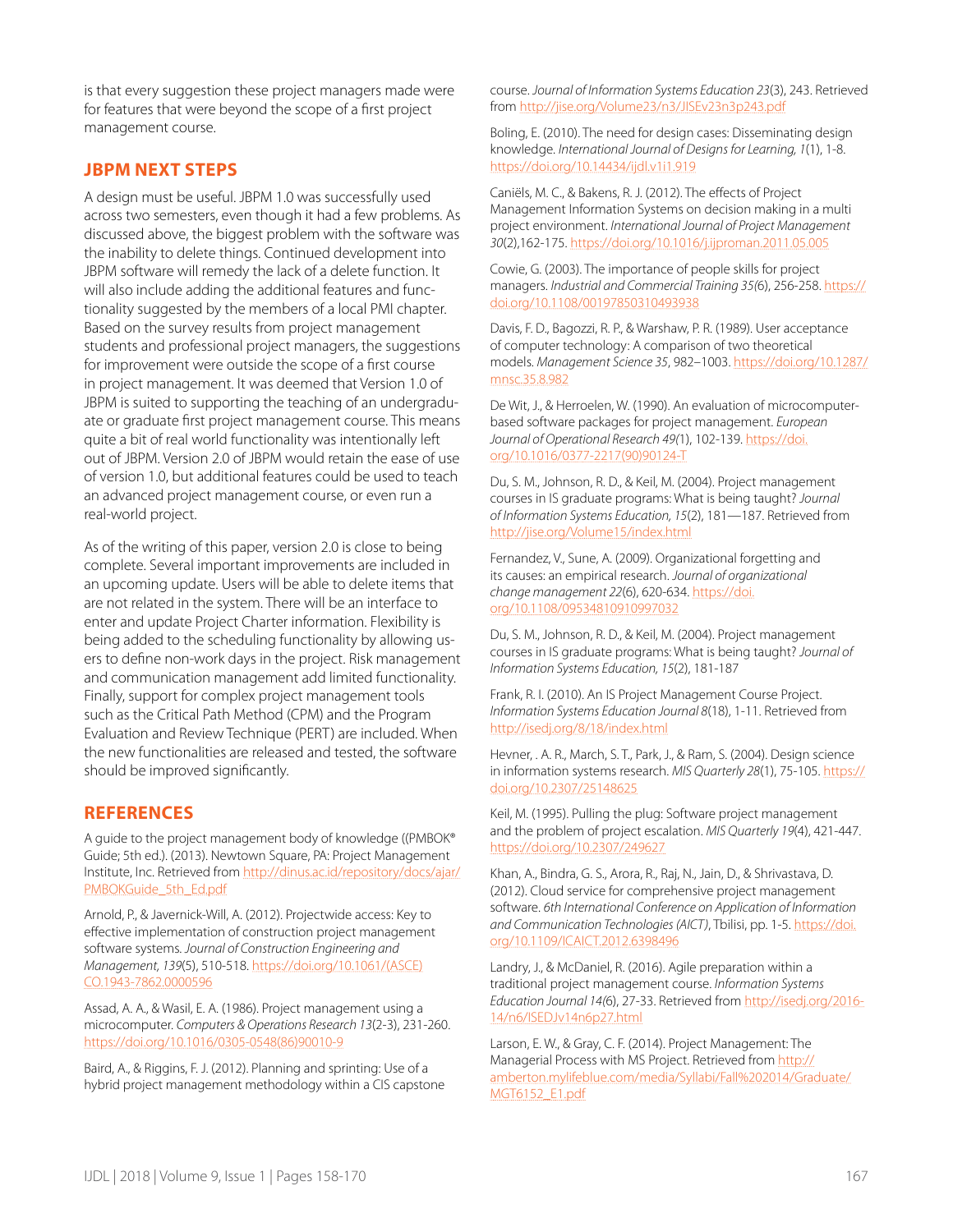Liberatore, M. J., Pollack-Johnson, B., & Smith, C.A. (2001). Project management in construction: Software use and research directions. *Journal of Construction Engineering and Management 127*(2), 101- 107. [https://doi.org/10.1061/\(ASCE\)0733-9364\(2001\)127:2\(101\)](https://doi.org/10.1061/(ASCE)0733-9364(2001)127:2(101))

Pollard, C. E. (2012). Lessons learned from client projects in an undergraduate project management course. *Journal of Information Systems Education 23*(3), 271-282. Retrieved from [https://www.questia.com/library/journal/1G1-321682386/](https://www.questia.com/library/journal/1G1-321682386/lessons-learned-from-client-projects-in-an-undergraduate) [lessons-learned-from-client-projects-in-an-undergraduate](https://www.questia.com/library/journal/1G1-321682386/lessons-learned-from-client-projects-in-an-undergraduate)

Reif, H. L., & Mitri, M. (2005). How university professors teach project management for information systems. *Communications of the ACM 48*(8), 134-136. <https://doi.org/10.1145/1076211.1076249>

Schwalbe, K. (2015). *Information technology project management*  (8th ed.) Boston, MA: Cengage Learning.

Smith III, H., Smarkusky, D., & Corrigall, E. (2008). Defining projects to integrate evolving team fundamentals and project management skills. *Journal of Information Systems Education 19*(1), 99-110. Retrieved from<http://jise.org/Volume19/n1/JISEv19n1p99.html>

Smith, K. M. (2010). Producing the rigorous design case. *International Journal of Designs for Learning 1*(1), 9-20. [https://doi.](https://doi.org/10.14434/ijdl.v1i1.917) [org/10.14434/ijdl.v1i1.917](https://doi.org/10.14434/ijdl.v1i1.917)

Topi, H,, Valacich, J. S., Wright, R. T., Kaiser, K., Nunamaker Jr., J. F., Sipior, J. C., de Vreede, G-J. (2010). IS 2010: Curriculum guidelines for undergraduate degree programs in information systems. *Communications of the Association for Information Systems 26*(1), 18. Retrieved from<http://aisel.aisnet.org/cais/vol26/iss1/>

White, D, & Fortune, J. (2002). Current practice in project management-An empirical study. *International journal of project management 20*(1), 1-11. [https://doi.org/10.1016/](https://doi.org/10.1016/S0263-7863(00)00029-6) 263-7863(00)00029-6

Yamagata-Lynch, L. C., & Paulus, T. M. (2015). Enacting collective design intentions in an online graduate level introductory instructional technology course. *International Journal of Designs for Learning 6*(1), 26-53.<https://doi.org/10.14434/ijdl.v6i1.13679>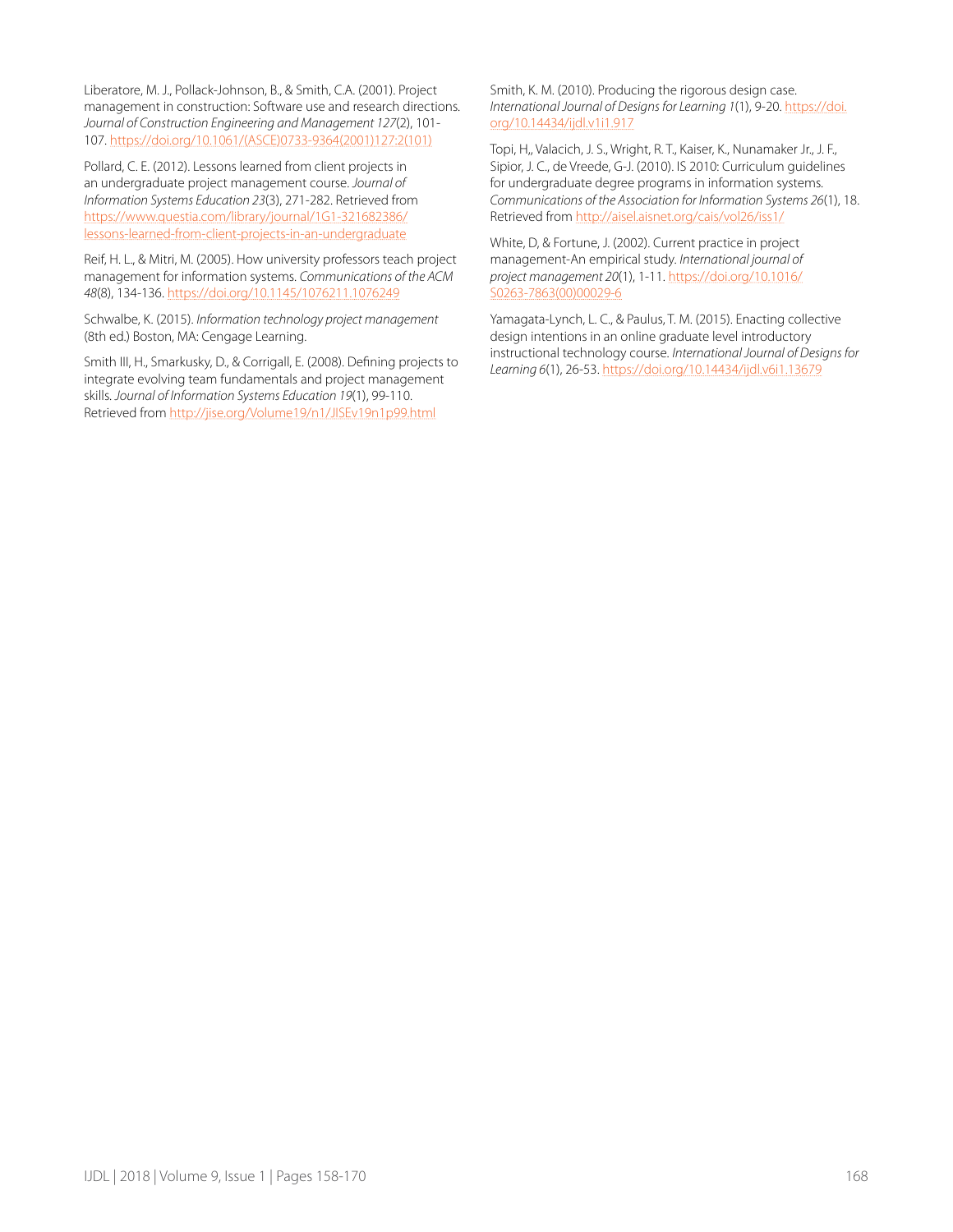# **APPENDIX A**

#### **Detailed Description of Database Entities**

| <b>ENTITY</b>                        | <b>DESCRIPTION</b>                                                                                                                                                                                                                                                                                                                                                                                                                                                                                                                                                                                                                                                                                                                                                                                                                                 |
|--------------------------------------|----------------------------------------------------------------------------------------------------------------------------------------------------------------------------------------------------------------------------------------------------------------------------------------------------------------------------------------------------------------------------------------------------------------------------------------------------------------------------------------------------------------------------------------------------------------------------------------------------------------------------------------------------------------------------------------------------------------------------------------------------------------------------------------------------------------------------------------------------|
| <b>PROJECT</b>                       | This is the central entity to which all others are linked. It does not store much information, but it<br>keeps everything in the system organized. The only attribute that is displayed is the Project Name.<br>The WBSFinalized attribute is a true/ false value that stores whether or not the work breakdown<br>structure is locked for the project. To keep the work breakdown structure and activity list consistent,<br>the software does not allow changes in the work breakdown structure after beginning the activity<br>list. In the future, formal change processes will be implemented to allow for these types of changes.<br>The Org ID attribute links the Project table to the Organization table. Users specified as organizations<br>are the only users who can create projects. Each organization can create multiple projects. |
| <b>ORGANIZATION</b>                  | This entity stores information about users specified as organizations. Organizations are the only types<br>of users who can create projects, add workers, and add stakeholders.                                                                                                                                                                                                                                                                                                                                                                                                                                                                                                                                                                                                                                                                    |
| <b>STAKEHOLDER</b>                   | This entity stores information about users specified as stakeholders. This is not a comprehensive list<br>of all stakeholders on a project. It is used to give key external stakeholders access to progress reports<br>within the system.                                                                                                                                                                                                                                                                                                                                                                                                                                                                                                                                                                                                          |
| <b>PROJECT</b><br><b>STAKEHOLDER</b> | This is an associative entity linking Project with Stakeholder. It is needed because each stakeholder<br>can participate in multiple projects, and each project can have multiple stakeholders.                                                                                                                                                                                                                                                                                                                                                                                                                                                                                                                                                                                                                                                    |
| <b>WORKER</b>                        | This entity stores information about users specified as workers. Workers can access most of the<br>system. The only functions they cannot access are creating projects, adding stakeholder, and adding<br>workers.                                                                                                                                                                                                                                                                                                                                                                                                                                                                                                                                                                                                                                 |
| <b>PROJECT</b><br><b>WORKER</b>      | This is an associative entity linking Project with Worker. It is needed because each worker can partici-<br>pate in multiple projects, and each project can have multiple workers.                                                                                                                                                                                                                                                                                                                                                                                                                                                                                                                                                                                                                                                                 |
| <b>WORK RECORD</b>                   | This entity stores information about actual work that is expended on the project. Workers can enter<br>the date on which the work was done, the times of the day, the total duration of work for the day,<br>and a short description of what was done. When a work record is entered, the system creates an<br>entry in the resource consume entity to track project costs to be used in earned value analysis.                                                                                                                                                                                                                                                                                                                                                                                                                                    |
| <b>WORDPRESS</b><br><b>USERS</b>     | Because the application is embedded within WordPress, user administration is handled by the<br>WordPress Core. However, it is necessary to access this information so that users can be linked<br>appropriately with projects.                                                                                                                                                                                                                                                                                                                                                                                                                                                                                                                                                                                                                     |
| <b>PROGRESS</b><br><b>REPORT</b>     | This entity stores information about progress on a project. The primary audience for a progress report<br>is key external stakeholders. For simplicity, the table has few fields, but each field can store large<br>amounts of data. The specific information that is stored for each progress report is the date, objec-<br>tives completed, planned work, and lessons learned.                                                                                                                                                                                                                                                                                                                                                                                                                                                                   |
| <b>WBS ITEM</b>                      | This entity stores items for project work breakdown structures. Because there can be multiple levels<br>of items, the Parent ID field is used to support the structure. Each item also has a name, description,<br>and display order.                                                                                                                                                                                                                                                                                                                                                                                                                                                                                                                                                                                                              |
| <b>ACTIVITY</b>                      | This entity stores information about project activities. Activities are the means by which actual work is<br>done. Activities can be broken down into smaller components, which is accomplished by the Parent<br>ID field. At the highest level every activity is a subcomponent of a deliverable (WBS Item). This is be-<br>cause activities are the means by which deliverables are produced. Activities consume time and cost;<br>therefore, they have planned start dates, planned durations, and they are related to resources (cost).<br>For monitoring activities, it is necessary to keep track of actual start dates, actual end dates, and<br>percent complete. Finally, to support the Gantt chart functionality, activity precedence is recorded.                                                                                      |
| <b>ACTIVITY</b><br><b>PRECEDENCE</b> | This is an associative entity representing the many-to-many relationship between Activity and itself.<br>Each activity can be preceded by multiple activities, and each activity can precede multiple activities.                                                                                                                                                                                                                                                                                                                                                                                                                                                                                                                                                                                                                                  |